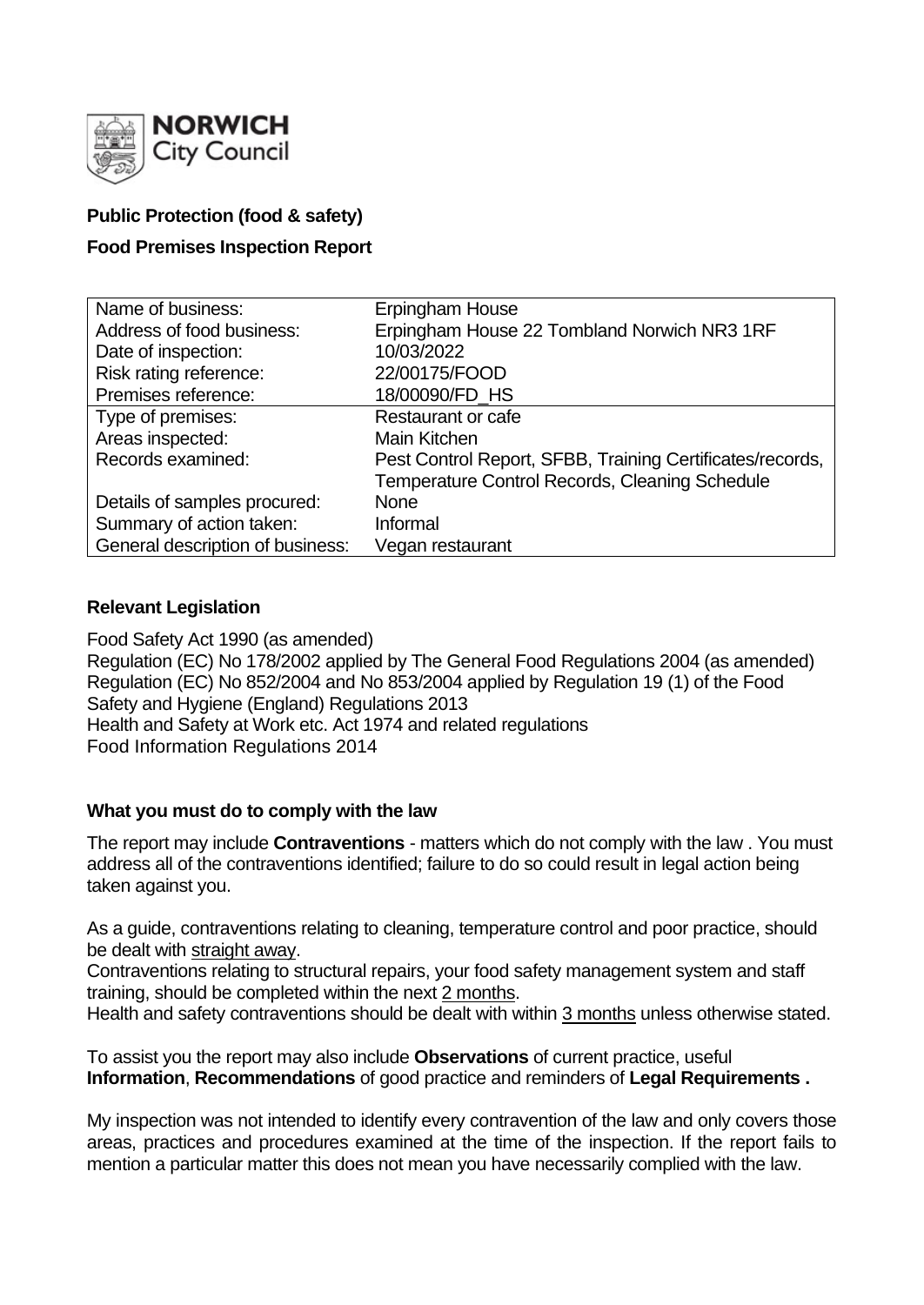# **FOOD SAFETY**

## **How we calculate your Food Hygiene Rating:**

The food safety section has been divided into the three areas which you are scored against for the hygiene rating: 1. food hygiene and safety procedures, 2. structural requirements and 3. confidence in management/control procedures. Each section begins with a summary of what was observed and the score you have been given. Details of how these scores combine to produce your overall food hygiene rating are shown in the table.

| <b>Compliance Area</b>                     |          |    |           | <b>You Score</b> |               |    |           |    |                |  |
|--------------------------------------------|----------|----|-----------|------------------|---------------|----|-----------|----|----------------|--|
| <b>Food Hygiene and Safety</b>             |          |    |           | $\overline{0}$   | 5             | 10 | 15        | 20 | 25             |  |
| <b>Structure and Cleaning</b>              |          |    |           | $\Omega$         | 5.            | 10 | 15        | 20 | 25             |  |
| Confidence in management & control systems |          |    |           | $\overline{0}$   | 5             | 10 | 15        | 20 | 30             |  |
|                                            |          |    |           |                  |               |    |           |    |                |  |
| <b>Your Total score</b>                    | $0 - 15$ | 20 | $25 - 30$ |                  | $35 - 40$     |    | $45 - 50$ |    | > 50           |  |
| <b>Your Worst score</b>                    | 5        | 10 | 10        |                  | 15            |    | 20        |    | $\sim$         |  |
|                                            |          |    |           |                  |               |    |           |    |                |  |
| <b>Your Rating is</b>                      | 5        |    |           | 3                | $\mathcal{P}$ |    |           |    | $\overline{0}$ |  |

Your Food Hygiene Rating is 4 - a good standard



# **1. Food Hygiene and Safety**

Food hygiene standards are high. You demonstrated a very good standard of compliance with legal requirements. You have safe food handling practices and procedures and all the necessary control measures to prevent cross-contamination are in place. Some minor contraventions require your attention. **(Score 5)**

## Contamination risks

**Contravention** The following exposed food to the general risk of cross-contamination with bacteria or allergens or its physical contamination with dirt, foreign objects or chemicals:

- the full catch tray under the electric fly killer this requires emptying of flies
- glass from the broken bulb in the chest freezer (see Health, safety and welfare matters below)

**Guidance** Ensure the electric fly killer is listed as an item to clean in your written cleaning schedule so it it not missed in the future.

**Recommendation** Store the brown cutting board separately from the boards used for ready to eat foods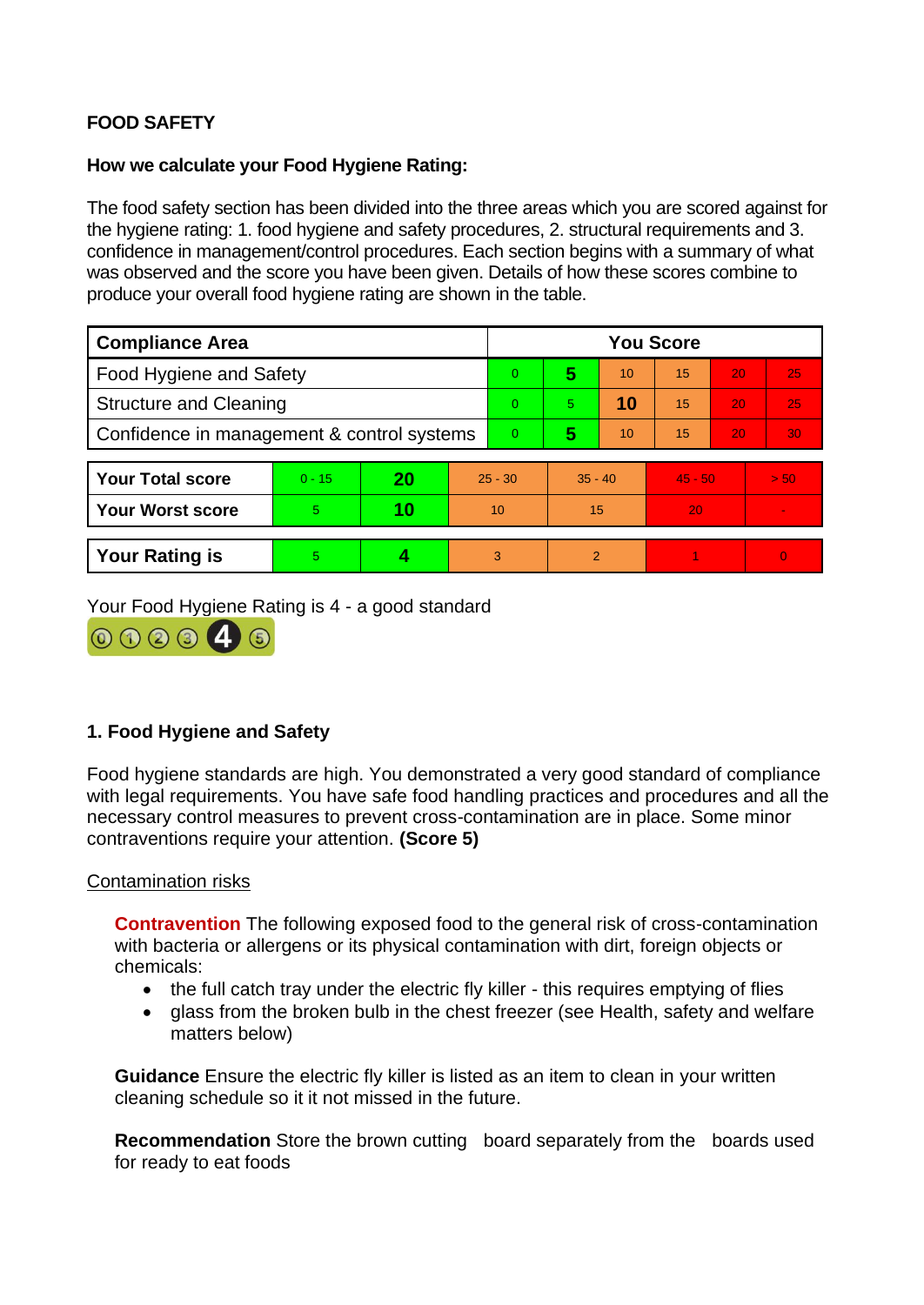**Observation** I was pleased to see you were able to demonstrate effective controls to prevent cross-contamination.

## Hand-washing

**Contravention** The following indicated that hand-washing was not suitably managed::

- there was no hot water to the wash hand basin
- the water pressure was low and the poor flow of water was such that hands could not be washed effectively.

## Personal Hygiene

**Observation** I was pleased to see that standards of personal hygiene were high.

## Temperature Control

**Observation I** was pleased to see you were able to limit bacterial growth and/or survival by applying appropriate temperature controls at points critical to food safety and that you were monitoring temperatures.

## **2. Structure and Cleaning**

The structure facilities and standard of cleaning and maintenance are of a generally satisfactory standard but there are some repairs and/or improvements which are required in order for you to comply with the law. Pest control and waste disposal provisions are adequate. The contraventions require your attention; although not critical to food safety they may become so if not addressed. **(Score 10)**

#### Cleaning of Structure

**Observation** The kitchen had been well maintained and the standard of cleaning was good.

#### Cleaning Chemicals / Materials / Equipment and Methods

**Observation** I was pleased to see that the premises was kept clean and that your cleaning materials, methods and equipment were able to minimise the spread of harmful bacteria between surfaces.

#### **Maintenance**

**Contravention** The following indicated that the premises had not been maintained sufficiently to ensure good food hygiene practices:

- there was no hot water to the wash hand basin
- the water pressure to the wash hand basin was low and the poor flow of water was such that hands could not be washed effectively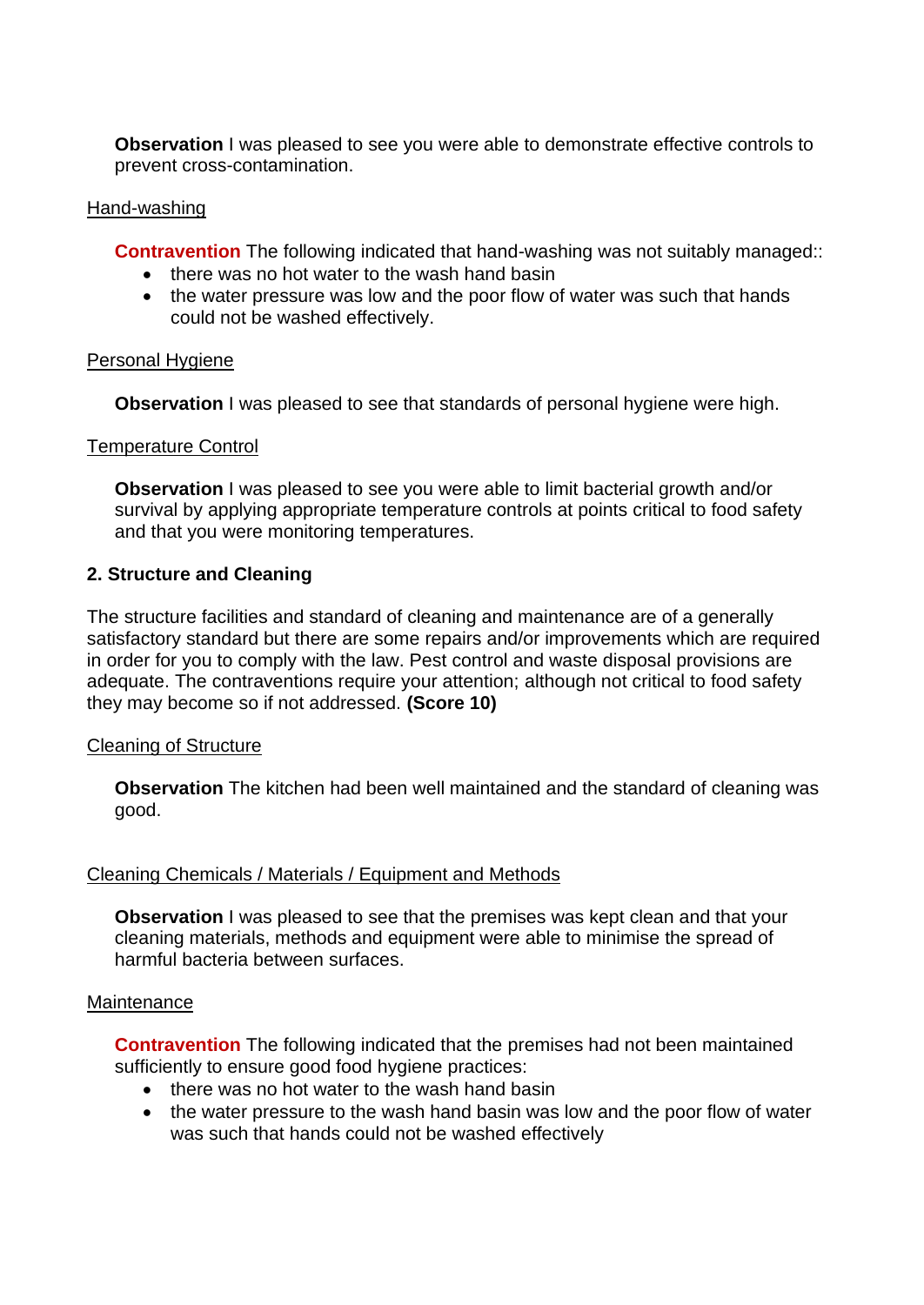**Recommendation** I noted there was hot water available to the other sinks on the premises. You should designate one sink for hand washing whilst repairs to the wash hand basin are made.

**Observation** Under-counter fridge door seals will need replacing soon as some had split slightly and become difficult to keep clean

**Observation** Generally you are maintaining the premises in a good condition.

## Pest Control

**Observation** You have a pest control contract in place and there is no evidence of pest activity on the premises.

## **3. Confidence in Management**

A food safety management system is in place and you demonstrate a very good standard of compliance with the law. You have a good track record. There are some minor contraventions which require your attention. **(Score 5)**

## Type of Food Safety Management System Required

**Observation** Your SFBB/food safety management system was in place and working well. I was generally confident you had effective control over hazards to food.

**Observation** You were date labelling perishable foods appropriately and could demonstrate effective control over food spoilage organisms.

**Observation** You had colour-coded equipment and effective separation between raw and ready-to-eat food at all stages in your operation.

**Observation** You were monitoring (and recording) the temperatures of your fridges and freezers and could demonstrate effective systems for controlling bacterial growth and survival.

## Proving Your Arrangements are Working Well

**Contravention** You are not working to the following safe methods in your SFBB pack:

- daily diary (the entry for the day before was missing)
- 4-weekly checks had lapsed (use the 4 weekly review to highlight persistent problems like the wash hand basin hot water)
- SFBB training records were missing for the two newest members of staff

Complete the SFBB training records for the two newest food handlers. Keep the 4 weekly reviews up to date and fill in the daily diary on the day; not the day after.

**Contravention** The problem with the wash hand basin was known about but no record exists in the SFBB pack highlighting the issue and giving a timescale for repairs to be made. Recording problems in your Daily diary and on the 4-weekly review and then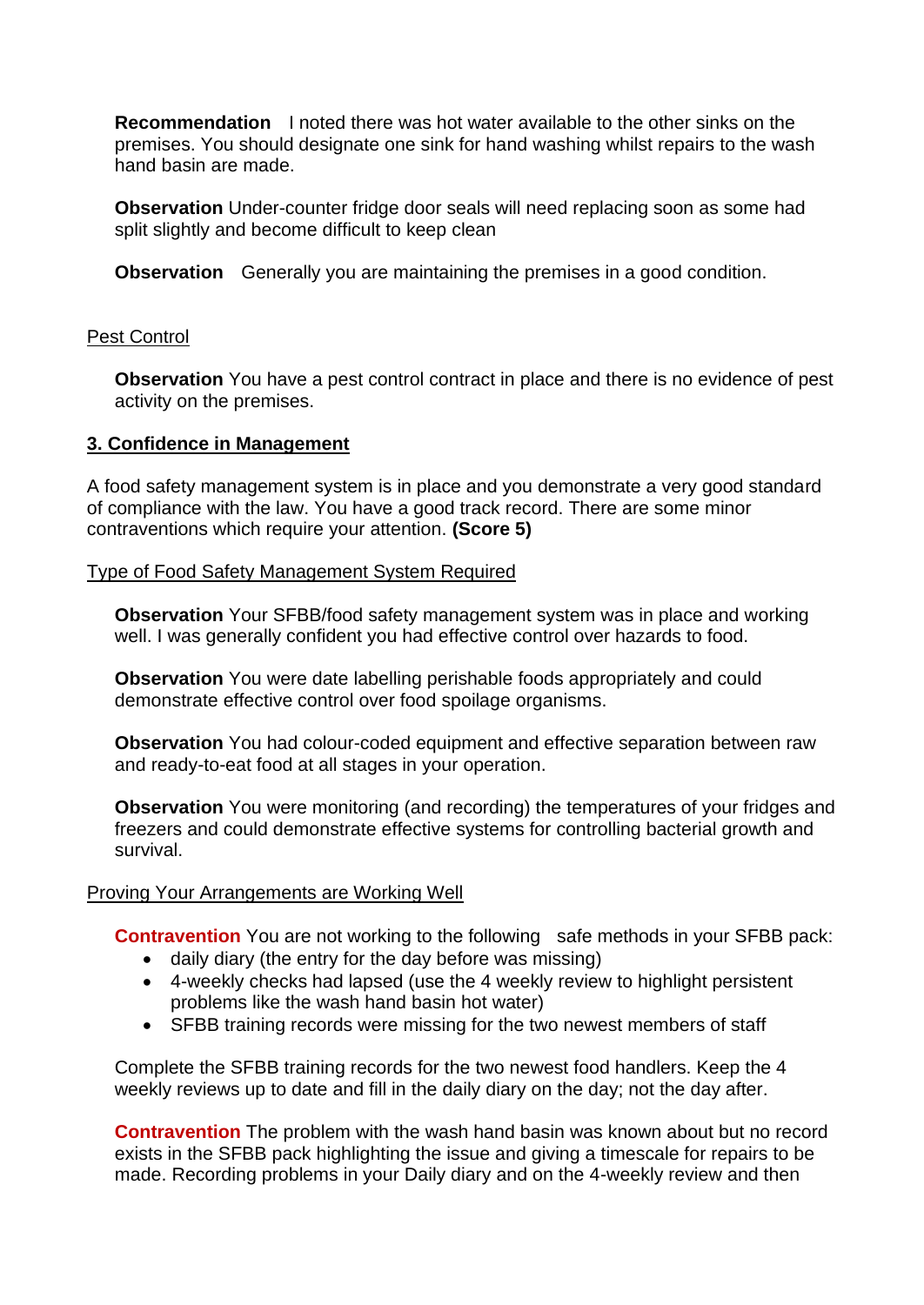acting to correct matters is integral to the proper use of your food safety management system. You must record issues which may affect food safety and act sooner to remedy any problem.

#### **Traceability**

**Observation** Your records were such that food could easily be traced back to its supplier.

## **Training**

**Recommendation** Food hygiene refresher training for any food handler whose food hygiene qualification is more than three years old.

**Recommendation** A Level 3 Award in Food Safety in Catering or its equivalent would be appropriate for those food handlers in a supervisory role.

**Information** Booking details for the equivalent CIEH course are on our website: www.norwich.gov.uk

#### Infection Control / Sickness / Exclusion Policy

**Observation** Policies were in place to prevent any infected food handler from contaminating food.

#### **Allergens**

**Observation** You had identified the presence of allergens in your non-prepacked food and had brought this to the attention of your customers.

**Observation** You had clearly shown the presence of allergens in your food on your menu.

**Observation** You had devised a chart listing all the food you provide with the allergens present in each and had brought this to the attention of your staff.

**Recommendation** Provide a poster or sign highlighting the presence of allergy information on menus and encouraging customers to seek advice about the food allergens in the food you sell.

**Information** Where there is a real risk of cross-contamination with allergens on the premises, this too should be brought to the attention of customers.